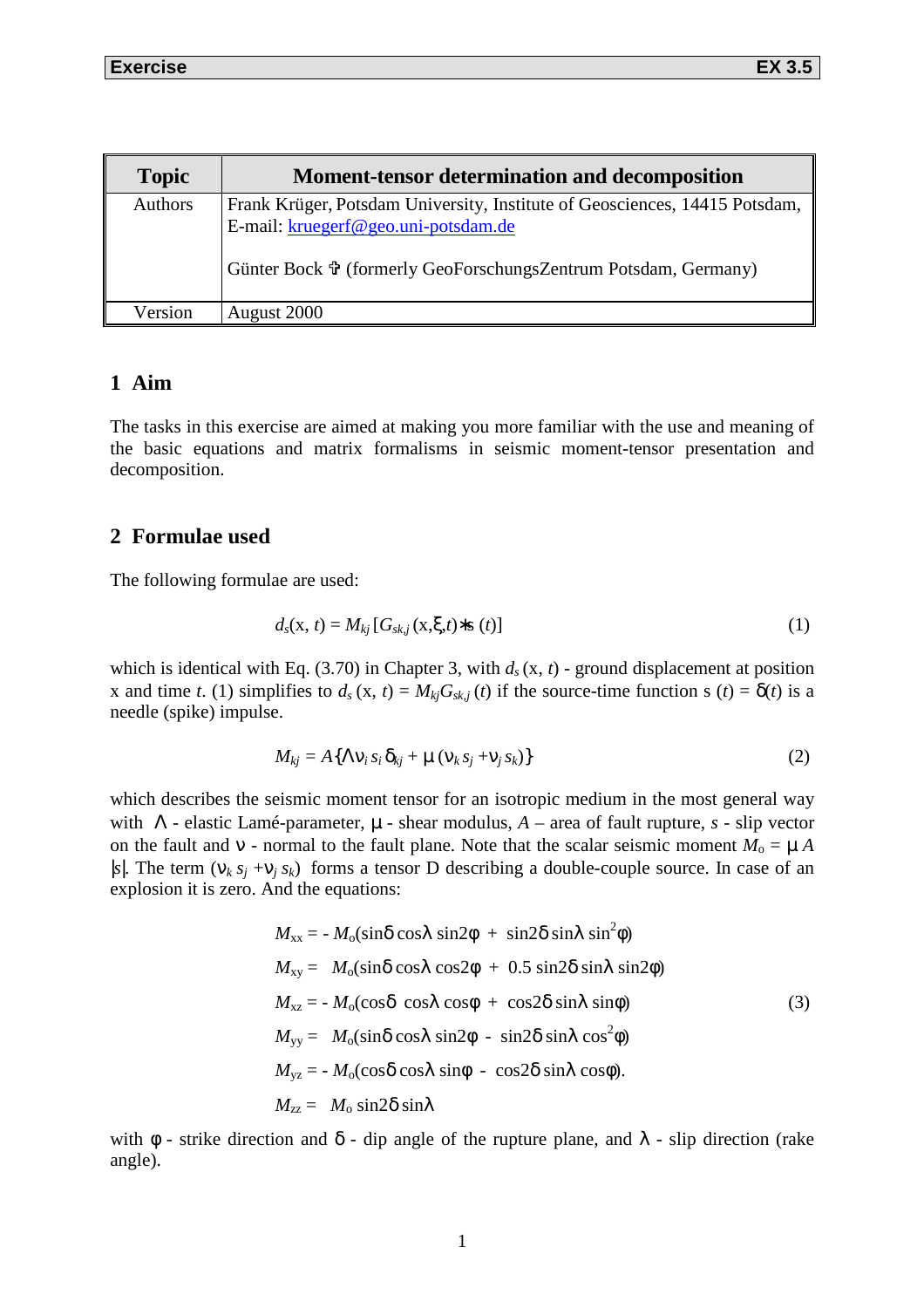### **3 Tasks**

#### **Task 1:**

By using Equations (2) and (3) above, respectively, determine the Cartesian moment tensors for:

- a) an underground nuclear explosion;
- b) a double-couple focal mechanism with strike  $\phi = 0^{\circ}$ , dip  $\delta = 90^{\circ}$ , and rake  $\lambda = 0^{\circ}$ ; c) a double-couple focal mechanism with  $\phi = 0^{\circ}$ ,  $\delta = 45^{\circ}$ , and  $\lambda = 90^{\circ}$ ;
- d) a double-couple focal mechanism with  $\phi = 0^{\circ}$ ,  $\delta = 90^{\circ}$ , and  $\lambda = 90^{\circ}$ .

#### **Task 2:**

Determine the moment tensor for a tension crack in the direction normal to the fault plane in a homogenous isotropic medium. Use Equation (2) of the exercise.

### **Task 3:**

The relation Equation (3) between moment tensor and parameters of a shear dislocation can be expressed as a weighted sum of 4 elementary moment tensors:

 $M = \cos\delta \cos\lambda M_1 + \sin\delta \cos\lambda M_2 - \cos2\delta \sin\lambda M_3 + \sin2\delta \sin\lambda M_4$ .

Derive the elements of  $M_1$ ,  $M_2$ ,  $M_3$ , and  $M_4$  and discuss the shear dislocations that are represented by the elementary moment tensors.

## **4 Solutions**

**Task 1:** 

a) 
$$
M = M_0 \begin{pmatrix} 1 & 0 & 0 \\ 0 & 1 & 0 \\ 0 & 0 & 1 \end{pmatrix}
$$
  
\nb)  $M = M_0 \begin{pmatrix} 0 & 1 & 0 \\ 1 & 0 & 0 \\ 0 & 0 & 0 \end{pmatrix}$   
\nc)  $M = M_0 \begin{pmatrix} 0 & 0 & 0 \\ 0 & -1 & 0 \\ 0 & 0 & 1 \end{pmatrix}$   
\nd)  $M = M_0 \begin{pmatrix} 0 & 0 & 0 \\ 0 & 0 & -1 \\ 0 & -1 & 0 \end{pmatrix}$